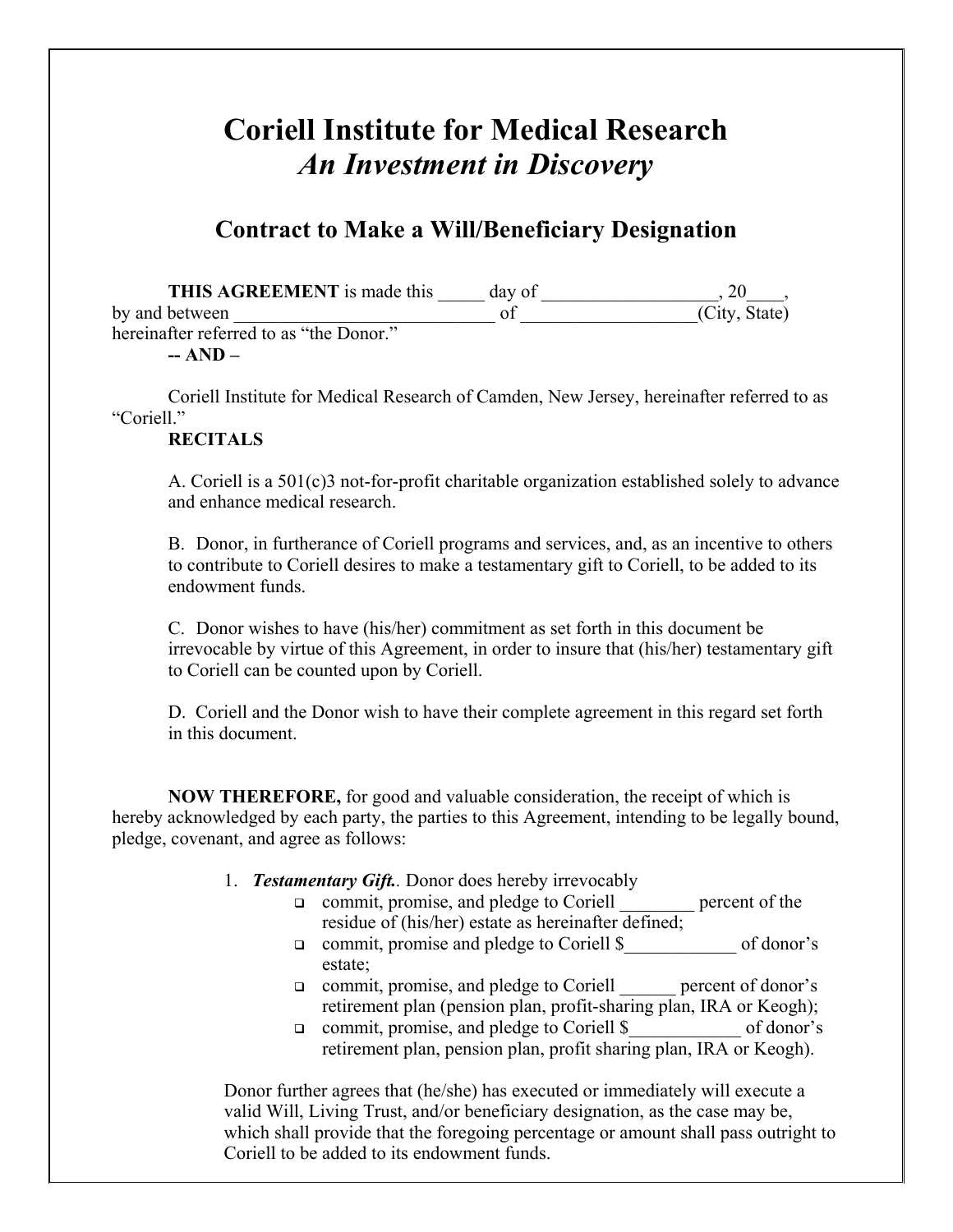## **Contract to Make a Will/Beneficiary Designation**

2. *Use by Coriell Institute for Medical Research.* Coriell hereby agrees to utilize

the amount received for the purpose and in the manner described in the Endowment Agreement attached hereto.

*3. Definition of "Residue of the Estate."* The phrase "Residue of the Estate" as it is used in this Agreement shall mean all property (real, personal, and mixed) owned by Donor individually, less any debts, funeral and other last expenses, administrative expenses, and applicable death taxes; provided, however, that the Donor shall have the right to make specific bequests.

4. *Estimate of Worth.* The Donor represents to the Coriell Institute for Medical Research that, if the provisions of Paragraph 1 of this Agreement were to become operative as of the date of the Agreement, 1) the value of \_\_\_\_\_\_\_\_\_\_\_\_ percent of the residue of the estate passing to the Coriell Institute for Medical Research would approximate  $\$$   $\quad$   $\quad$   $\quad$  2) the value of percent of donor's retirement plans passing to Coriell would approximate \$\_\_\_\_\_\_\_\_\_\_\_\_\_\_.

*5. Provision Not to be Revoked or Amended.* The Donor agrees that any Will, Living Trust, or beneficiary designation subsequently executed in replacement of those referred to in Paragraph 1 of this Agreement shall create a testamentary gift in the same manner as provided in Paragraph 1 of this Agreement. Donor further agrees that (he/she) shall not execute a Codicil to the Will, an amendment to the Living Trust or a change of Beneficiary form provided for in Paragraph 1 of this Agreement which would have the effect of partially or fully eliminating or modifying the percentage or amount provided for in Paragraph 1 of this Agreement.

6.*Power to Rescind or Amend.* The parties to this Agreement reserve the power to jointly rescind or amend this Agreement by written agreement signed by each of them to such effect.

7. *Binding Effect*. This Agreement shall be binding upon the successors, heirs, personal representative, and assigns of each party. The Donor agrees that this Agreement is a legal, valid and finding obligation of the Donor, and is enforceable by its terms. The Donor agrees that Coriell shall remain a creditor of the Donor until the obligation set forth herein is satisfied in full.

8. *Governing Law*. This Agreement shall be interpreted in accordance with the laws of the State of New Jersey.

EXECUTED the day and year first above written.

WITNESS<sup>-</sup> "DONOR"